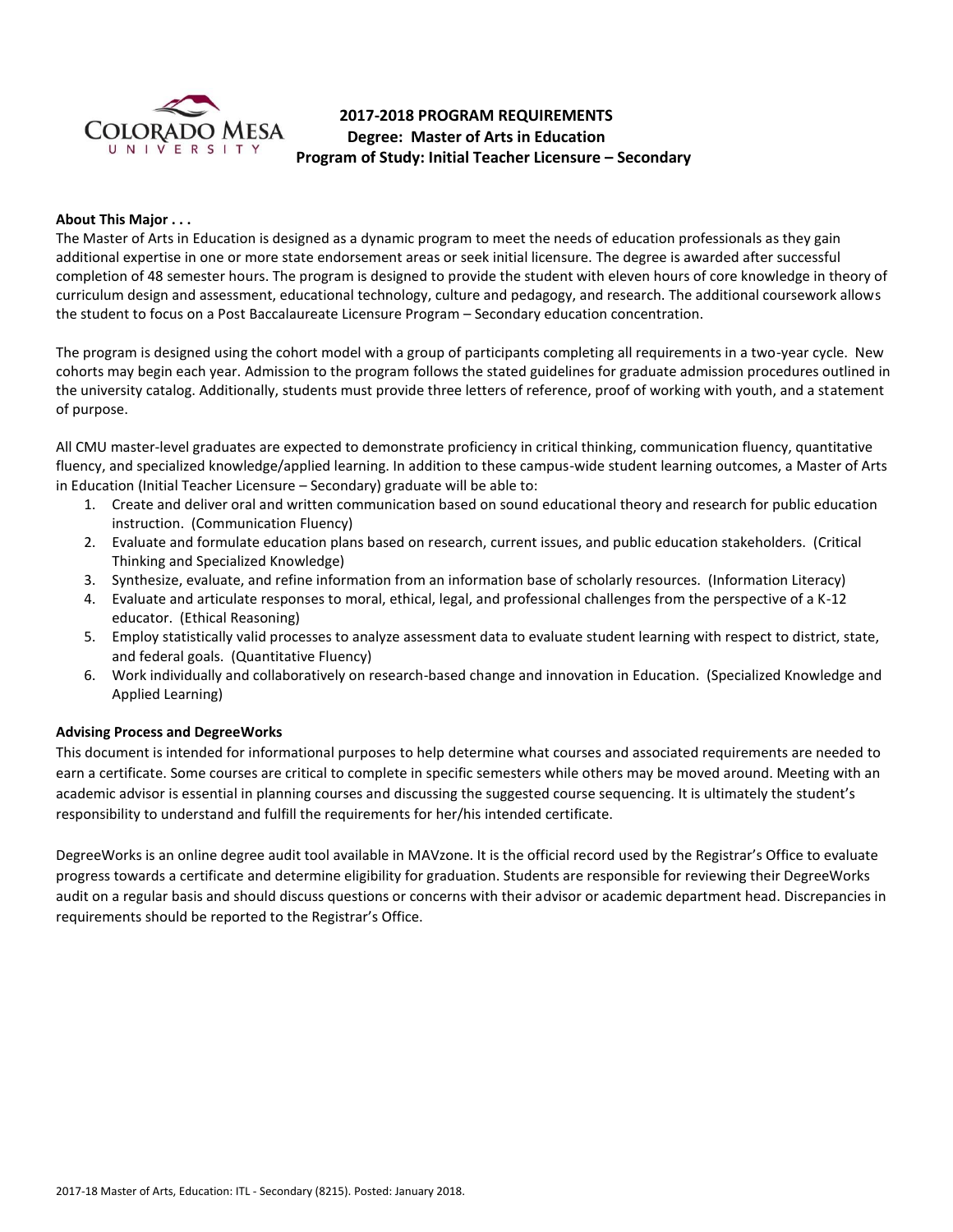# **Graduation Process**

Students must complete the following in the first two months of the semester prior to completing their certificate requirements (for one semester certificates complete in the first week of class):

- Review their DegreeWorks audit and create a plan that outlines how unmet requirements will be met in the final semester.
- Meet with their advisor and modify their plan as needed. The advisor must approve the final plan.
- Submit the "Intent to Graduate" form to the Registrar's Office to officially declare the intended graduation date and commencement ceremony plans.
- Register for all needed courses and complete all requirements for each degree sought.

Submission deadlines and commencement details can be found at [http://www.coloradomesa.edu/registrar/graduation.html.](http://www.coloradomesa.edu/registrar/graduation.html)

If your petition for graduation is denied, it will be your responsibility to apply for graduation in a subsequent semester. Your "Intent to Graduate" does not automatically move to a later graduation date.

## **INSTITUTIONAL GRADUATE DEGREE REQUIREMENTS**

The following institutional requirements apply to all CMU graduate-level degrees. Specific programs may have different requirements that must be met in addition to institutional requirements.

- Graduate certificates consist of a minimum of 5 credit hours. Master's degrees consist of a minimum of 30 credit hours. Doctoral degrees consist of a minimum of 60 credit hours
- All credits in a graduate program must be minimally at the 500-level.
- At least fifty percent of the credit hours must be taken at CMU.
- Students must achieve a 3.00 cumulative GPA or higher in all CMU coursework.
- A course may only be used to fulfill one requirement for each degree/certificate.
- Capstone exit assessment/projects (e.g., Major Field Achievement Test) requirements are identified under Program-Specific Requirements.
- The Catalog Year determines which program sheet and certificate requirements a student must fulfill in order to graduate. Visit with your advisor or academic department to determine which catalog year and program requirements you should follow.
- See "Requirements for Graduate Degrees and Certificates" in the catalog for a complete list of graduation requirements.

# **PROGRAM-SPECIFIC REQUIREMENTS**

- 48 semester hours for the Master of Arts in Education, Initial Licensure: Secondary.
- Students must earn a "B" in every class at the graduate level.
- A bachelor's degree from an accredited college is required, prior to beginning the program.
- A fully completed application including official transcripts is required prior to beginning the program.
- Pre-requisite leveling classes may be required prior to admittance to the program.
- It is recommended that students work closely with a faculty advisor when selecting courses and scheduling classes prior to registration.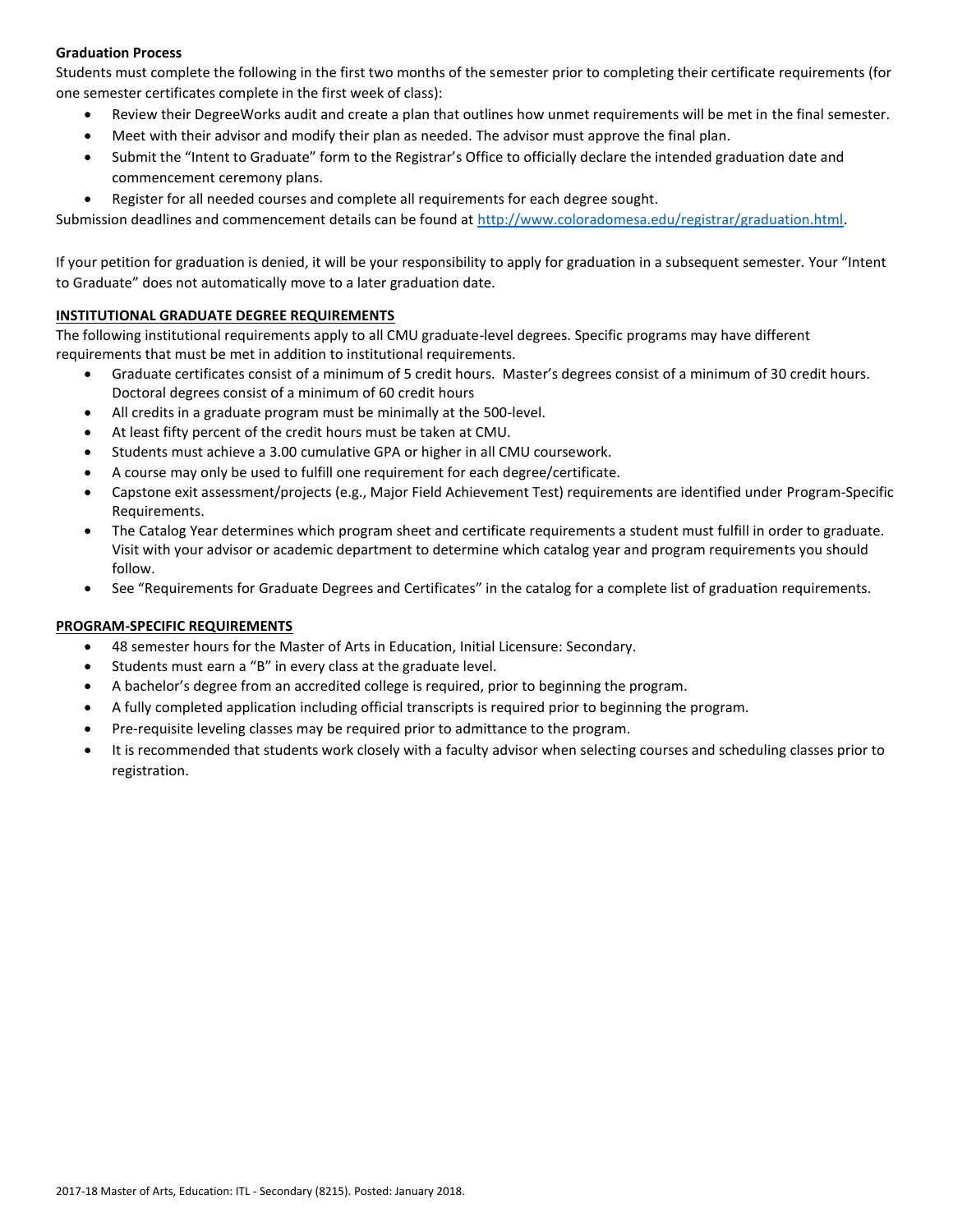### **MASTER OF ARTS: EDUCATION, INITIAL LICENSURE: SECONDARY REQUIREMENTS** (48 semester hours)

## **Core Courses** (11 semester hours)

- $\Box$  EDUC 500 Culture and Pedagogy (3)
- EDUC 501 Educational Technology (2)
- $\Box$  EDUC 502 Theory, Design, and Assessment of Curriculum (3)
- $\square$  EDUC 503 Introduction to Educational Research and Design (3)

# **ITL Secondary Courses** (37 semester hours)

- EDUC 586B Accommodating Diverse & Exceptional Needs 7-12 (3)
- EDUC 591 ITL 1: Foundations of Curriculum Instruction & Assessment (9)
- EDUC 592B ITL Secondary Pre-Internship (4)
- $\Box$  Complete one of the following, based on content area concentration: EDUC 580A – Secondary Instructional Methods for English Language Arts (2)
	- EDUC 580B Secondary Instructional Methods for Social Studies (2)
	- EDUC 580C Secondary Instructional Methods for Mathematics (2)
	- EDUC 580D Secondary Instructional Methods for Science (2)
	- EDUC 580E Secondary Instructional Methods for Spanish (2)
- $\square$  EDUC 584 Secondary Literacy Across the Curriculum (3)
- $\square$  EDUC 580 Secondary Instructional Methods Across the Curriculum (3)
- EDUC 599B ITL 3: Directed Teaching (12)
- $\square$  EDUC 570 Classroom Management (1)